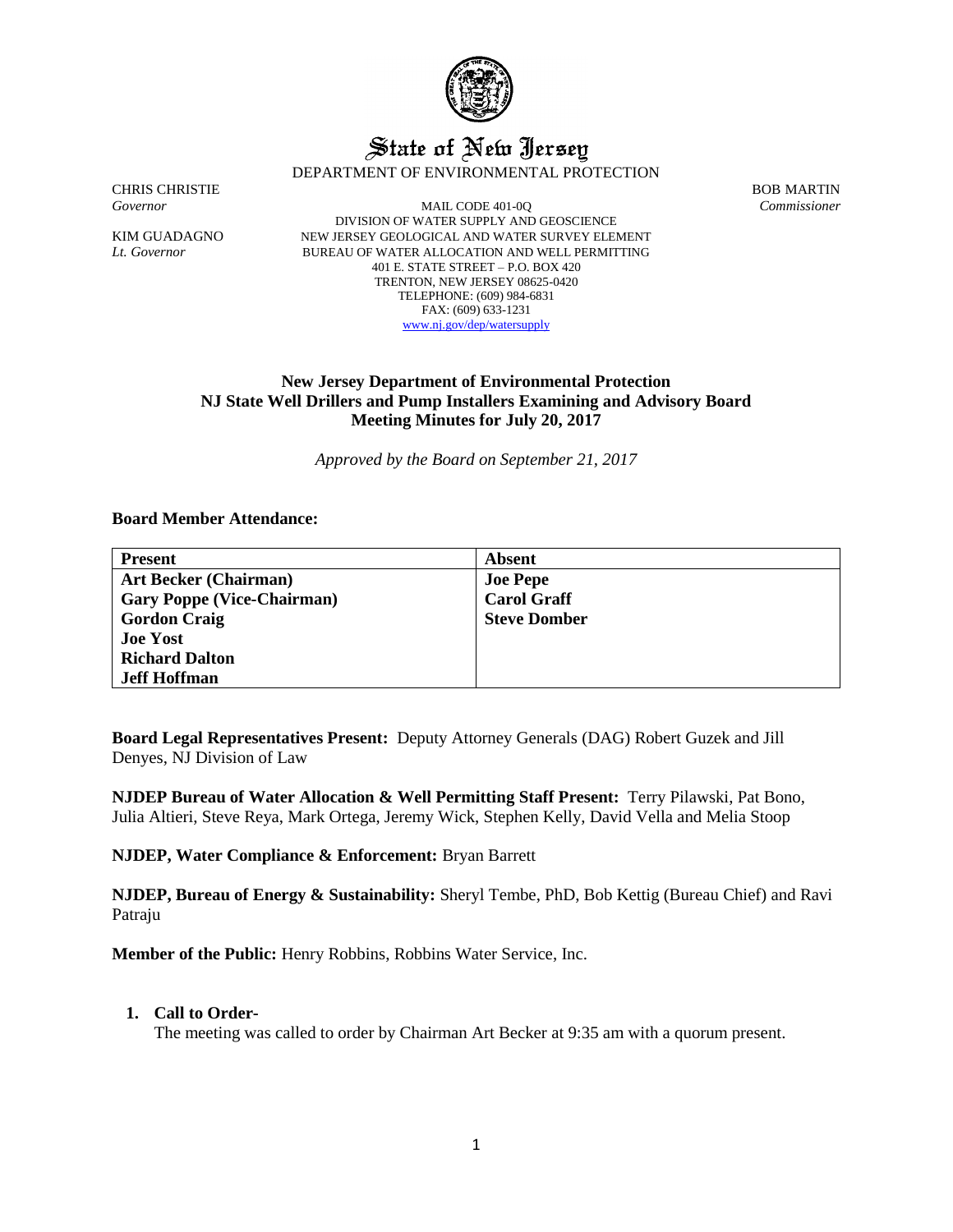# **2. Introductions-**

David Vella was introduced as a new staff member in Bureau of the Water Allocation and Well Permitting. Mr. Vella is a recent geology graduate from Rutgers University who will be assisting the well permitting staff by performing well record and decommissioning reviews and conducting well searches.

# **3. Review and Certification of the Minutes for the May 25, 2017 Meeting –**

It was noted that in Item 14, the second sentence must be revised to replace "will be attending" with "attended" as the referenced meeting occurred prior to the Board meeting at which the statement was made.

A motion to approve the meeting minutes with this change was made by J. Yost, seconded by R. Dalton and approved by all.

# **4. Review and Certification of Well Driller and Pump Installer Exam Scores for June 7, 2017–**

**Master**– There were no applicants for the June 7, 2017 Master Well Driller Exam.

**Journeyman-** A motion to approve three (3) listed license exam scores was made by G. Craig, seconded by J. Hoffman and approved unanimously by all.

**Journeyman B-** A motion to approve two (2) listed license exam scores was made by R. Dalton, seconded by G. Craig and approved unanimously.

**Monitoring**– A motion to approve fourteen (14) listed license exam scores was made by J. Yost, seconded by R. Dalton and approved unanimously.

**Soil Borer**– A motion to approve two (2) listed license exam scores was made by G. Craig, seconded by D. Dalton and approved unanimously.

**Pump Installer** – A motion to approve two (2) listed exam scores was made by J. Hoffman, seconded by J. Yost, and approved unanimously.

The determination to allow an applicant to sit for the pump installer exam, Bryan Giles, was determined to be pending until DEP well permitting staff can determine whether home school diplomas can be acceptable as evidence of a high school diploma. Answers to some inquiries by staff to other NJ state agencies on this issue have not yet been answered. As discussed previously at the May meeting, this applicant was homeschooled and was thus not in possession of a high school diploma or G.E.D. The well rules (N.J.A.C. 7:9D-1) specifically stipulate that evidence of one or the other a requirement is required as part of an application to sit for an exam. Board legal counsel has requested that Bureau staff perform additional research to ascertain whether or not the provided home school diploma is considered to be the equivalent, and therefore would meet the requirements stipulated in the rules.

# **5. 2017 Board Meetings, Conference Call & Exam Dates-**

Board members were reminded that the remaining 2017 meetings are scheduled for the following dates:

- September 21 and November 21
- A conference call will be held on October 26, 2017 to review/approve the October 4, 2017 Exam scores. The final exam for 2017 will be held on December  $6<sup>th</sup>$ .

# **6. Bench Test Results on GeoPro CGPlus Geothermal Grout (G. Craig)-**

G. Craig presented the results of a bench test he conducted over a six (6) week period to determine the effects of this grout mix when submerged in a bath of freshwater. The purpose of the test is to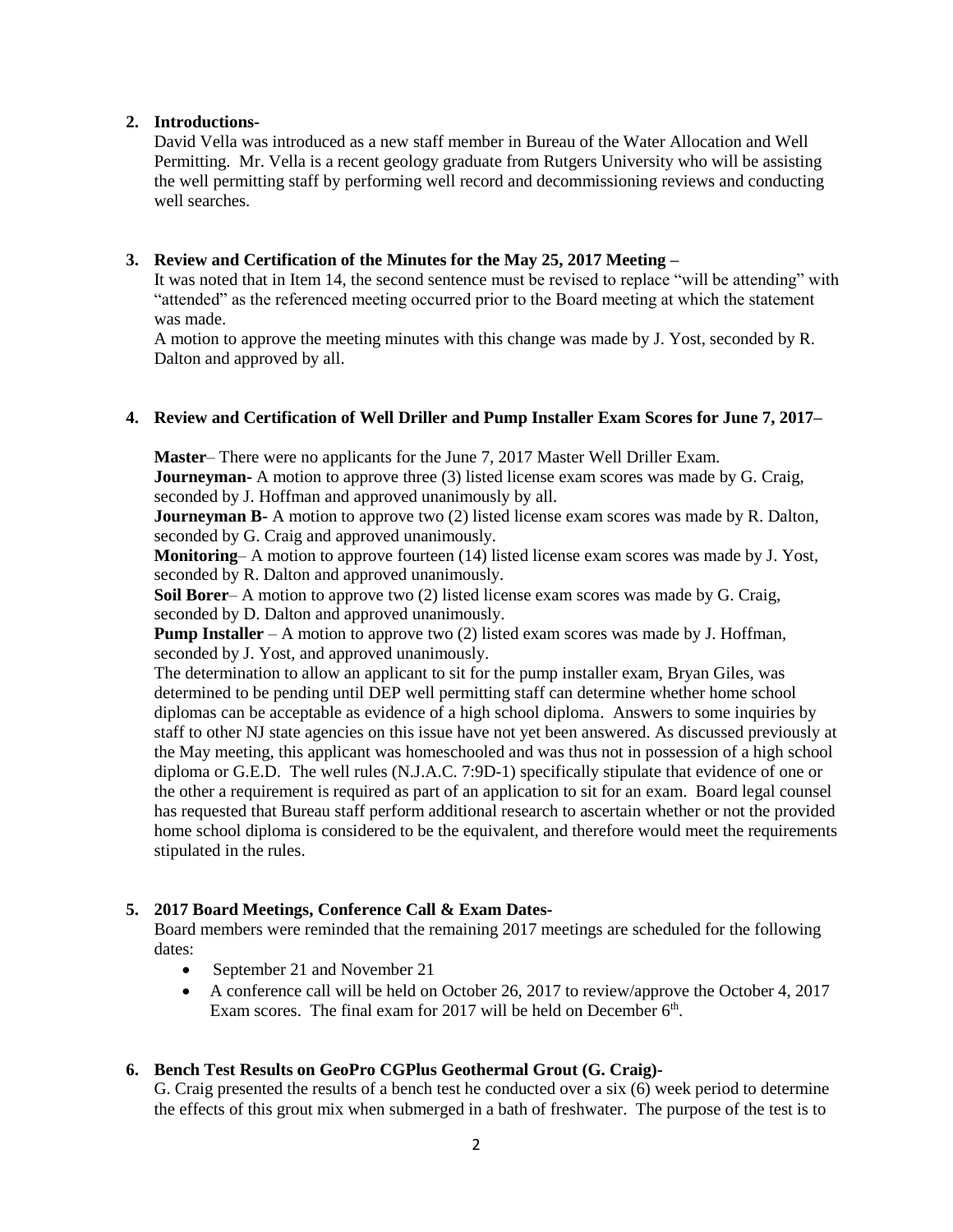determine if the high bentonite content in the mix would fail to set up properly in fresh water, and thus continue to leach out and raise the pH of the water in which the grout is placed. G. Craig provided a summary of the results in a table. Board members reviewed the results and determined that no measurable adverse effects were observed. Additionally, the grout was determined to be a material that does ultimately set-up properly; therefore, its use should not be prohibited in bedrock environments, as in the case of bentonite grouts per the regulations. S. Reya will contact the manufacturer representative to let him know that he can proceed with scheduling the required field demonstration of the product, which is the next required step for gaining product approval. It is likely that other bentonite products revised by GeoPro (e.g. PowerTec) reviewed at previous Board meetings, will be mixed and pumped that day as well.

### **7. List of Lapsed Licenses-**

S. Reya provided Board members with a list of licensees whose driller/pump installer licenses were not renewed prior to the June 30, 2017 deadline. He indicated that those license holders will receive a second invoice for the original license fee plus a \$50 late payment reinstatement fee to reinstate the license. Members were encouraged to double check the list and contact any listed individuals in the industry if it is known that any still wish to retain the license as it is possible that the Department is sending the billing notices to the last known addresses on file, which could be outdated due to the three-year license cycle.

### **8. Flexible Liner Underground Technologies, LLC (FLUTe)-**

Board members reviewed a letter drafted with the Board's response, July 20, 2017, to be sent in response to the April 14, 2017 letter from Carl Keller from FLUTEe, LLC. Mr. Keller questioned the effectiveness of using certain other types of multi-level well systems to delineate and monitor contamination in groundwater and contended that the Department should not allow the use of some of the systems currently in use for remediation and contaminant sampling within the state. Mr. Keller's letter was reviewed at the May 25<sup>th</sup> meeting and discussed. A number of the Board members have experience with a variety of these systems designed to address the need for sampling at different levels or depths. The consensus of members was that no one specific manufactured multi-port monitoring well system is appropriate for all sites. Similarly, they did not believe the Department should effectively ban any one particular manufactured product based on the fact it would not work in all instances. These systems are currently installed on a case-by-case basis via a deviation request that is submitted along with the well permit application and reviewed by Department staff. Deviation requests require the permitee/ driller applicant to specify the reason(s) why that well cannot be constructed in accordance with the well regulations and perform as needed. Members had no suggested revisions to the letter that was drafted by P. Bono and A. Becker. The letter will be sent under Chairman Becker's signature.

# **9. Developing Guidance and Tools to Support Ground-Source Heat Pump Systems in NJ Utilizing a Renewable Resource for Energy Efficiency**

# **Sheryl Tembe, PhD, NJDEP Bureau of Energy & Sustainability-**

To support the growth in installations of Ground-Source Heat Pump (GHP) systems in New Jersey, the Bureau of Energy & Sustainability (BES) is proposing the development of technical guidance documents and online decision making tools, in accordance with NJ State regulations and policies, and industry standards. Sheryl Tembe, PhD, presented overview of deployment conditions faced by the GHP industry, and described current incentive programs, market barriers, influence of energy prices, and NJDEP's role as a regulator and facilitator. BES is requesting collaboration with the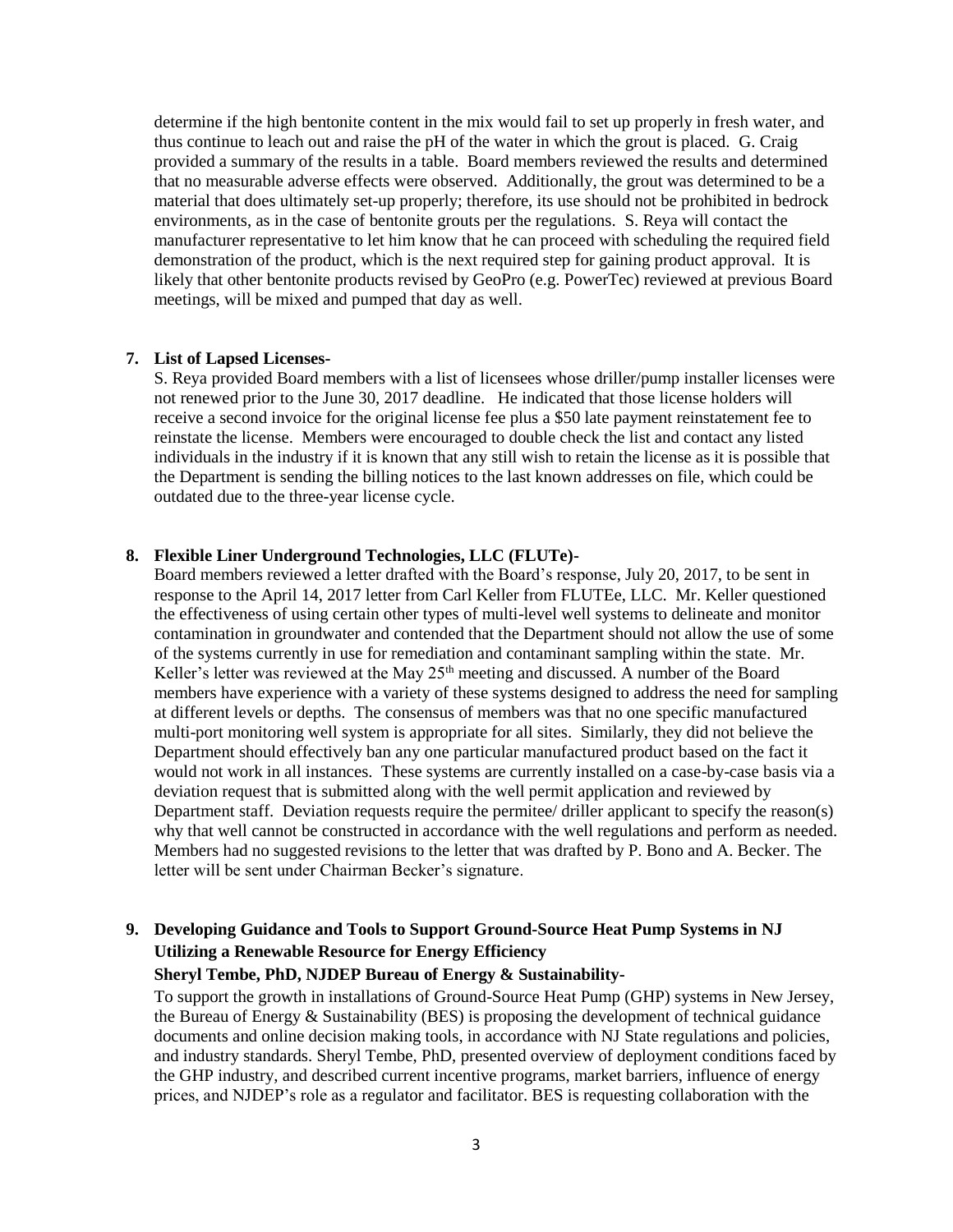Board and NJDEP regulatory programs to develop the necessary outreach and educational resources to assist constituents in installing the appropriate GHP systems that would realize energy savings and reduce waste streams that are harmful to the environment and human health.

At the conclusion of her presentation, Dr. Tembe indicated there were a number of areas they would like to get some input from the Board and drilling industry professional. These include: cost estimates for well installation, how varying hydrogeologies affect the performance of geothermal wells, problems noted with various types of indoor mechanical systems, whether or not state regulations stay ahead of the technology, the need for consumer education or training of operators and inspectors for open and closed loop systems.

G. Craig, G. Poppe and S. Tembe discussed the financial difficulty currently facing the geothermal industry, which is primarily attributed to reduced government incentives. S. Tembe suggested that the Bureau may want to include a link to the NJ Board of Public Utilities (BPU) website on all geothermal well permits that are issued to allow property owners to research whether they are eligible for any financial incentives or rebates. She felt that many property owners may not even be aware of the rebates for which they are eligible and this may be a way to inform the public.

### **10. Drought update by Jeff Hoffman-**

J. Hoffman indicated that recent rainfall has affected the state's water supply in a positive manner. Specifically, only two (2) counties now remain in drought warning. This is due to reservoir levels in the central water supply region still remaining lower than usual. Fortunately, he said these levels have also shown positive trends as water levels are slowly rising within the affected reservoirs. The wet month of May has also increased groundwater levels within the state, added J. Hoffman.

The formal comment period for the proposed NJ Water Supply closes tomorrow, July 21, 2017.

### **11. Board Procedures and Continuing Education Requirements for License Holders-**

Members reviewed the well rule proposal sections which will establish the Board procedures and role in licensing of drillers and pump installers, including the proposed continuing education program for renewing licenses. DAG Jill Denyes, who actively worked on the rule draft on behalf of the Board, attended the meeting to provide clarification. Several questions were raised as to the process the Board will utilize to approve continuing education course providers and the requirements that licensees must meet to be eligible for renewal. During this review session, members did not find that the section contained any significant errors or omissions that needed to be addressed during the public comment period.

### **12. Enforcement of Well Construction Requirements: Concerns Raised by Public Attendee-**

Mr. Henry Robbins, Master Well Driller with Robbins Water Well Service, expressed a serious concern he has had for decades. He stated that certain drilling contractors continue to knowingly violate the well rules by not properly grouting wells. He believes that the same drillers do this over and over to save on well installation costs and increase profits at the expense of protecting the state's groundwater resource. Without placing conforming grout, wells are susceptible to introducing contamination into groundwater from surface runoff and shallow contaminants. H. Robbins suggested that the Department require all well drillers to submit periodic, such as annually, grout receipts to show that they are purchasing the required amount of grout. This billing information could then be compared with well record documentation to ascertain whether or not the contractor is purchasing an amount of grout that is consistent with what would be required to grout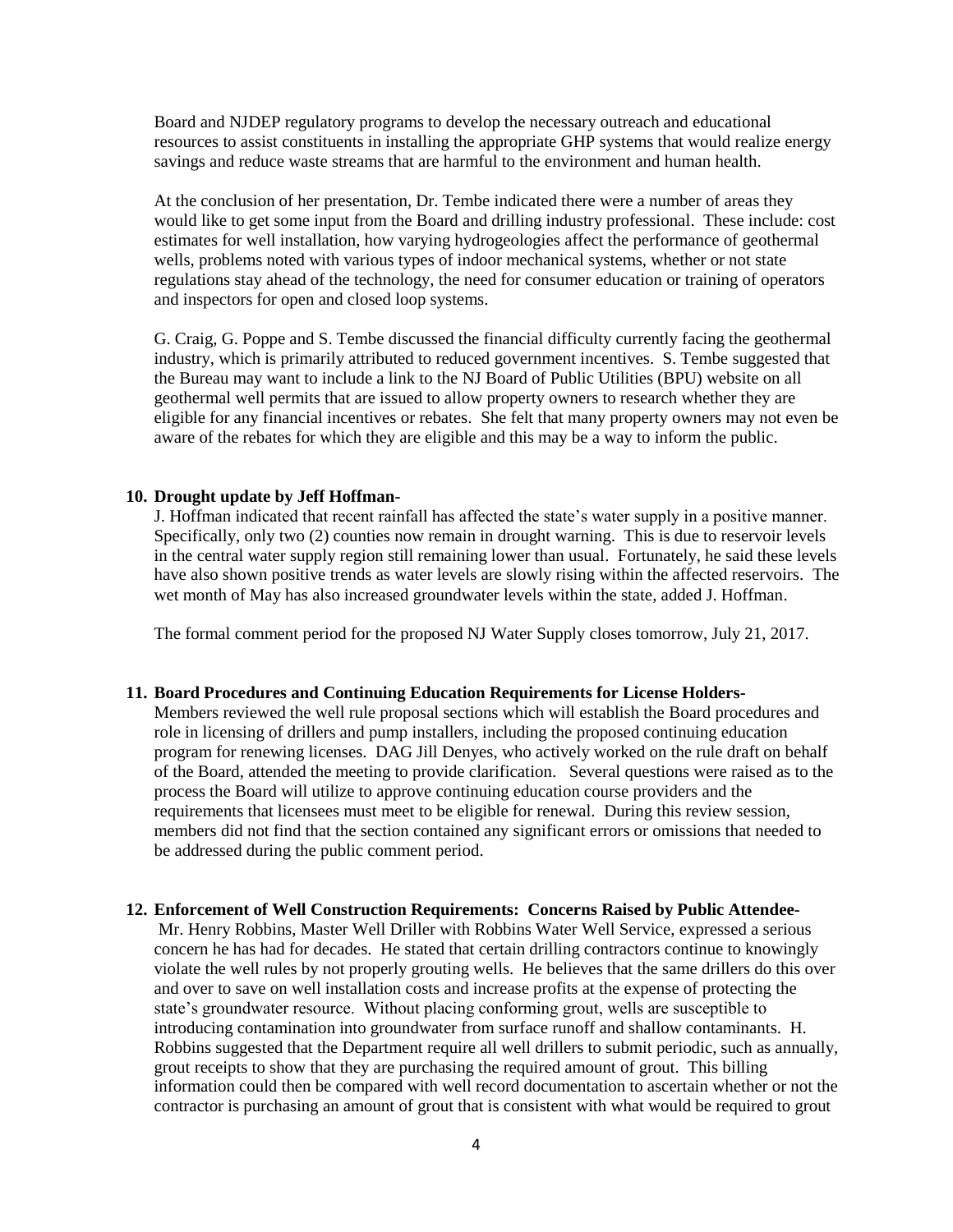the footage claimed on their well record submittals. Bureau staff fully agree with his concern that failure to properly grout wells and the ability to enforce the grouting requirements is crucially important to protecting groundwater. However, they do not feel that the Department currently has the authority and the extensive resources to conduct such a wide-scale audit of every contractor's billing documents vs. Department submittal documents.

### **13. Update on Well Rules-**

The Well Rule Proposal has been published in the New Jersey Register. The public comment period closes July 18, 2017 and the Public Hearing is scheduled for August  $10<sup>th</sup>$  at the DEP headquarters at 401 East State Street in Trenton.

#### **14. Water Allocation & Well Permitting Enforcement and Field Work Activities –**

A summary of Well Permitting Program's enforcement and field activities over the past eight (8) weeks was presented by Julia Altieri.

A) **Field Inspections**- Well Permitting Section staff performed four (4) field inspections during the past eight (8) weeks. Field staff witnessed the proper construction of two (2) new test wells, both of which are intended to be converted to public supply use at a later date. Staff also performed follow up field inspection work at a property in Hunterdon County to confirm that a newly constructed irrigation well was properly constructed and grouted. Field staff also investigated the possible illegal construction of two (2) unpermitted monitor wells on a property in South Plainfield. The Bureau also started an investigation after a neighbor requested a well search and reported seeing two (2) monitor wells that the owner reportedly constructed himself. Follow-up site visits by staff could not confirm the presence of the wells on the property in question, as they were actually located on another property. Well permits and records for both were later located once the correct location was ascertained. Therefore, no enforcement action was necessary.

B) **Negotiated settlement of well drilling violations** - Significant Bureau time was spend preparing negotiated penalty assessment offer letters to various drillers and companies in order to resolve confirmed issues of noncompliance that were discovered earlier in the year. Over \$10,000 in penalties have been issued, primarily to resolve confirmed violations of drilling without valid permits, failure to submit records within 90 days and drilling wells with without a valid license.

C) **Additional partial settlement of well drilling violations** – B. Barrett mentioned that the Central Region of water compliance enforcement has referred two Notice of Civil Administrative Penalty Assessment (NOCAPA) cases to the Department's office of Dispute Resolution in an attempt to resolve violations to the well drilling regulations without going to Hearing. The case involves a well driller and company who improperly grouted the outer boreholes of two (2) closed loop geothermal wells located at a property in Mercer County. Also, the Bureau and Central Region Water Compliance Enforcement are further working towards the negotiation with a driller and company who has failed to fulfill the agreed upon order to drill out and reconstruct four (4) irrigation wells that were constructed without a valid permit in Ocean County. The driller and company had originally agreed to the orders and pay all penalties owed for violations to the well drilling regulations but has yet to comply as of today.

### **15. Update on Geothermal Wellfield Pilot Program-**

T. Pilawski provided an update on the status of the pilot plan to retrofit and recommission a geothermal wellfield in which the wells were improperly constructed. Department staff and their legal counsel are currently reviewing and formulating a response to the pilot plan submitted by a consulting firm on behalf of the property owner. The plan proposal seeks to address the proper method(s) for recommissioning seven (7) closed loop wells prior to determining the feasibility of